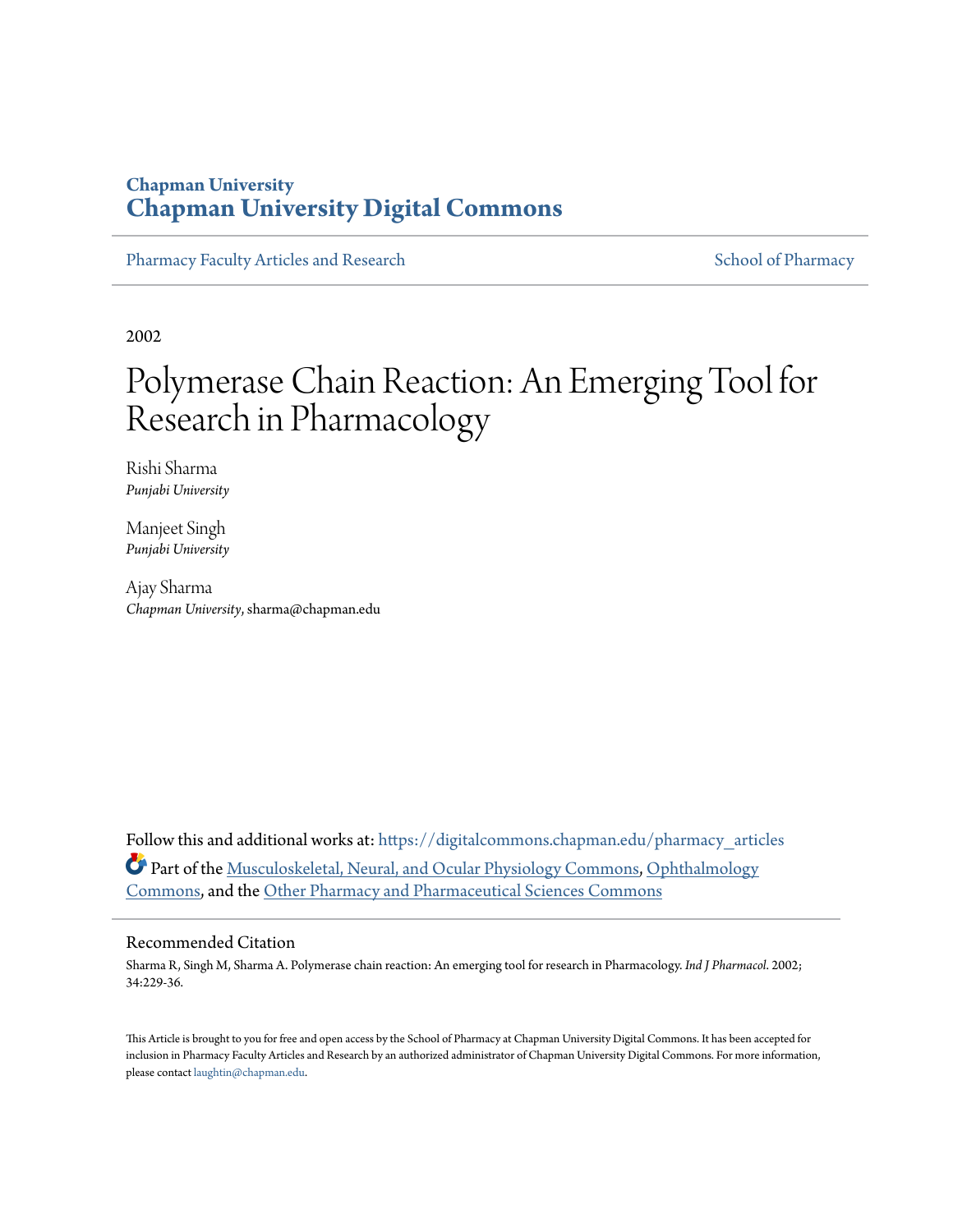# Polymerase Chain Reaction: An Emerging Tool for Research in Pharmacology

## **Comments**

This article was originally published in *[Indian Journal of Pharmacology](http://www.ijp-online.com/showBackIssue.asp?issn=0253-7613;year=2002;volume=34;issue=4;month=July-August)*, volume 34, in 2002.

### **Copyright**

Indian Pharmacological Society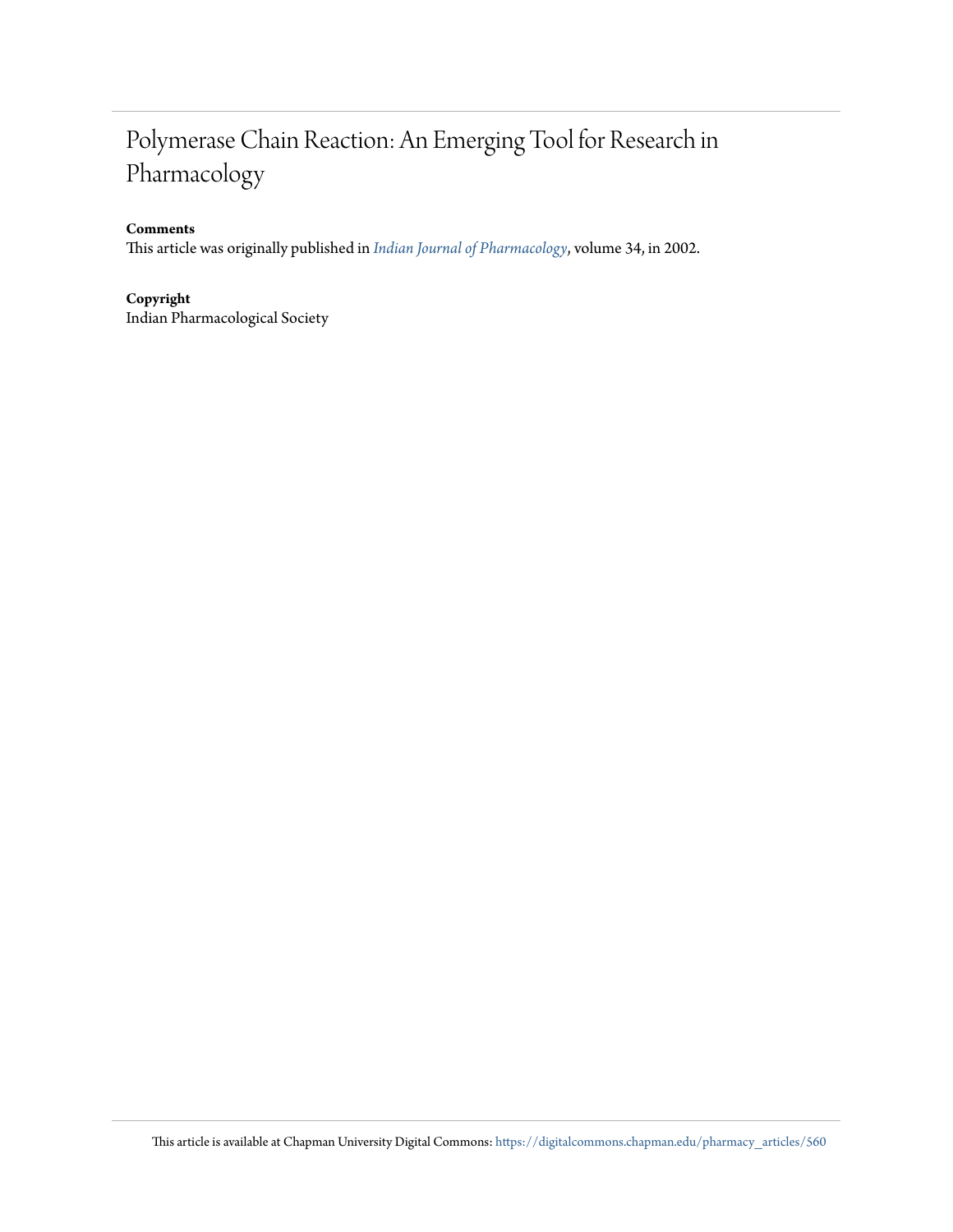## **POLYMERASE CHAIN REACTION: AN EMERGING TOOL FOR RESEARCH IN PHARMACOLOGY**

#### RISHI SHARMA, MANJEET SINGH, AJAY SHARMA

Department of Pharmaceutical Sciences & Drug Research, Punjabi University, Patiala - 147002.

Manuscript Received: 22.2.2001 Revised: 30.3.2002 Accepted: 31.3.2002

**APPLICATIONS OF PCR IN PHARMACOLOGY**

Polymerase chain reaction (PCR) is a technique that can amplify a specific DNA segment *in vitro* using two site specific primers that hybridise to opposite DNA strands. The method produces large amounts of specific DNA from a complex DNA template in a single enzymatic reaction within a matter of hours. Reaction mixture contains a double helix DNA, two target specific primers, dNTPs, a DNA polymerase and a Mg**2+** containing buffer. PCR is carried out in three distinct steps *i.e.* denaturation step, annealing step and extension step, which are repeated many times. The efficiency of PCR is measured in terms of its specificity, yield and fidelity. Most of the disease pathologies are associated with an altered gene expression leading to a resultant increase or decrease in the activity of cellular proteins. PCR can be employed to quantify alterations in cellular mRNA encoding for such proteins. These proteins may serve as novel target sites for therapeutic intervention. This modified form of PCR is termed as reverse transcriptase PCR (RT-PCR). *In situ* PCR, another modified form of PCR, not only permits the quantification of mRNA but also the exact localisation of mRNA changes in a particular cell type in a given tissue. PCR has also been employed to amplify a family of related genes using degenerate oligo nucleotide primers (DOP). This strategy is known as homology screening or DOP-PCR and has successfully expanded several gene families such as cyclins and cyclin-dependent kinases. Besides these application of PCR in pharmacology, it also serves as a useful diagnostic tool. **ABSTRACT**

**KEYWORDS** DNA amplification gene expression PCR thermocycler

#### **Introduction**

Recombinant DNA technology has emerged as a powerful tool for *in vivo* DNA amplification in dividing cells of micro-organisms. However, the technique is labour intensive and time consuming. In 1984, Karry Mullis while working with human-β-globin at Cetus Corporation developed an *in vitro* method for DNA amplification**<sup>1</sup>** . This technique was termed as polymerase chain reaction (PCR). PCR is an enzymatic technique to amplify a specific DNA segment *in vitro* using two site specific primers that hybridise to complimentary DNA strands. The method produces large amount of specific DNA from a complex DNA template in a single enzymatic reaction within a matter of hours. Therefore, PCR is much faster and simpler procedure as compared to recombinant DNA technology. Moreover, PCR is a

**Correspondence: Ajay Sharma e-mail: ajaysharma1971@yahoo.com** highly sensitive technique which can amplify even picograms of DNA and starting DNA need not be pure or free from contamination of cell components. On the other hand, PCR amplifies DNA in a cell free system and this has greatly simplified subsequent cloning, analysis and modification of DNA. These advantages of PCR are reflected in an exponential increase in its use in the diverse scientific fields. The present review intends to describe the basic methodology of PCR with its possible application to pharmacological sciences.

#### **Principle and methodology**

A typical PCR protocol is carried out in a reaction mixture of 20-100 µl, either in individual tubes or multiwell plates. Reaction mixture contains a double helix DNA, two target specific primers, deoxynucleotide triphosphates (dNTPs), a DNA polymerase and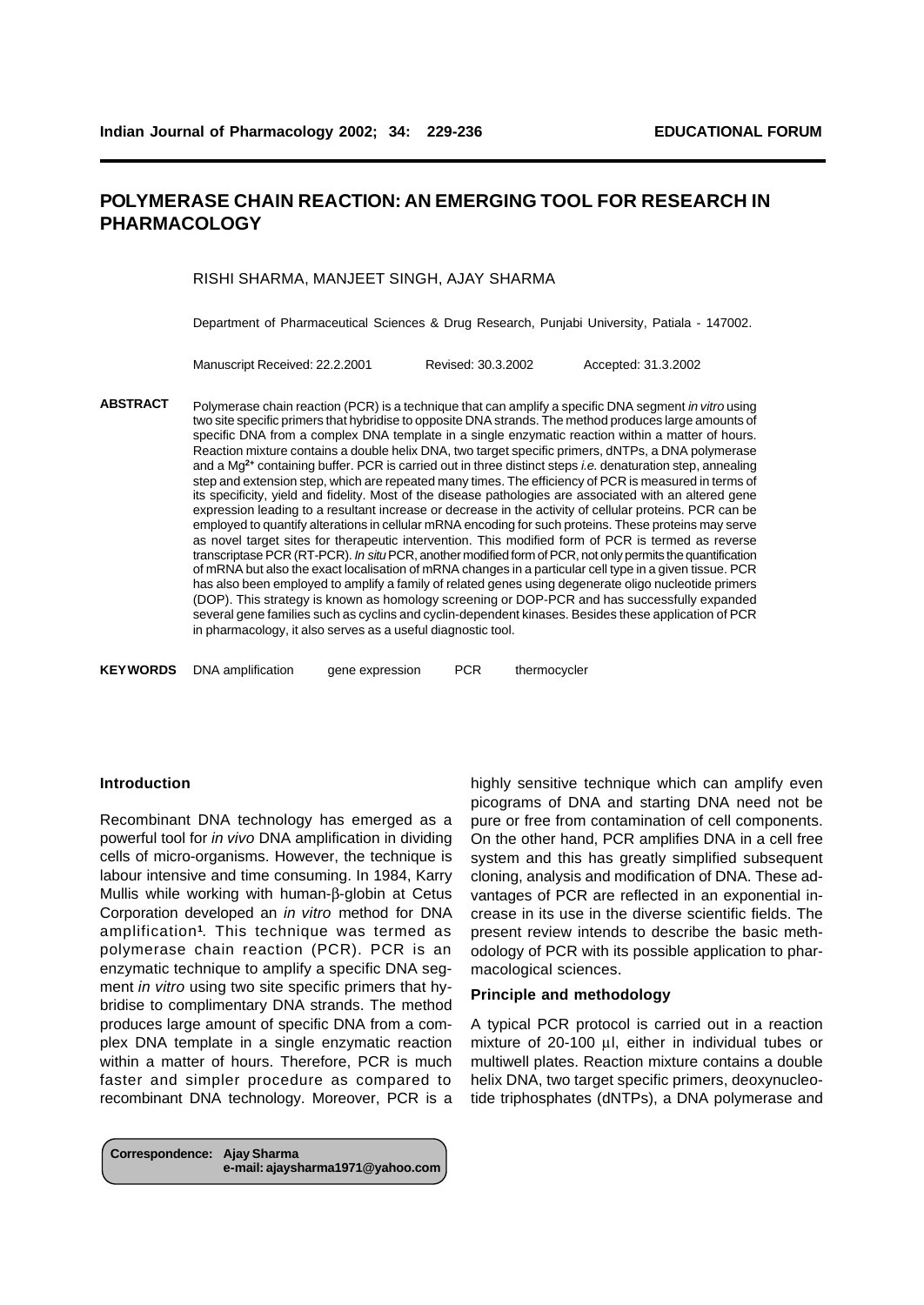a Mg**2+** containing buffer. Mg**2+** ions are required as a cofactor for DNA polymerase. Primers are 17-30 base containing oligonucleotides that hybridise to 5' end of regions flanking the target DNA sequence. PCR is carried out in three distinct cycles which are repeated many times. Each cycle begins with a denaturation step in which the reaction mixture is heated to 92-96**<sup>o</sup>**C to denature the double stranded DNA. Time required to denature DNA depends on its complexity, geometry of tubes and volume of reaction mixture. For G≡C rich DNA sequence, addition of glycerol, longer denaturation time and use of nucleotide analogues has been reported to improve yield of PCR**<sup>3</sup>** . Insufficient heating during denaturation step is the most common cause of PCR failure. The denaturation step is followed by annealing step in which the primers are allowed to hybridise to their complementary DNA sequences. The temperature of this step varies from 37**<sup>o</sup>**C to 65**<sup>o</sup>**C depending on the homology of the primers for the target sequence and the composition of the primers. Since the primers are present in high concentration and are short in length, they hybridize to their target sequence at a much higher rate than the complementary strands of the target DNA. In the final step, the annealed primer is extended at its 3' hydroxy position by a DNA polymerase. This three step cycle is repeated many times until a sufficient amount of target DNA is produced. Each extension product generated in one PCR cycle can serve as a template for extension in the next cycle (Figure 1). Therefore, PCR product increases exponentially as a function of the cycle number. Earliest PCR experiments employed klenow's fragment of *E.coli* DNA polymerase for DNA extension step**<sup>2</sup>** . This enzyme has optimal activity at 37**<sup>o</sup>**C and often amplifies non-specific DNA target products. Moreover, the enzyme gets inactivated at higher temperature, therefore fresh enzyme has to be added after each denaturation cycle. Later on, a heat resistant DNA polymerase named as Taq polymerase, was isolated from a thermophilic bacterium *Thermus aquaticus***<sup>3</sup>** . Several thermostable DNA polymerases have now been isolated from various other thermophilic bacteria (Table 1). Unlike klenow fragment, these enzymes escape inactivation during the denaturation cycle. Therefore, they need to be added just once in the reaction mixture at the beginning. This has allowed automation of PCR using programmable machines named as thermocyclers.

If the annealing step is carried out at low temperature, primers may hybridize to non-specific targets due to looping out of primers at low temperature. Thermostable polymerases allow annealing and extension at an elevated temperature, therefore amplify target DNA by minimising primer mismatch. Moreover, these polymerases allow amplification of much bigger DNA fragments as compared to 400bp with klenow's fragments**<sup>4</sup>** .

 The efficiency of PCR is measured in terms of its specificity, yield and fidelity.

#### **Optimization of PCR specificity**

Specificity is achieved by designing primers of sufficient length so that their sequence is virtually unique in the genome. Various additives such as DMSO**1,5,6** (1-10%), glycerol**5-7** (5-20%), non-ionic detergents, formamide**5,6,8** (1.25-10%), bovine serum albumin**5-7** (10-100 µg/ml) and polyethyleneglycol 6000 (5- 15%)**9,10** can be incorporated into the reaction to increase PCR specificity. It has been proposed that these reagents enhance specificity by lowering strand separation temperature of DNA. At lower temperature, looping out of primers promotes formation of primer template complexes that are not perfectly matched and allow extension of mismatched target. This can be avoided by hot start PCR**11-13**. Use of klenow's fragment does not permit hot start and accounts for non-specific DNA amplification as was mentioned above.

PCR specificity can also be enhanced by the use of nested PCR. In this technique, products from first PCR amplification are subsequently amplified using a second set of primers which flank the same target site but internal to original primers. Any spurious product amplified in the first reaction by mispriming are unlikely to possess the identical nucleotide sequence for the internal primer. Therefore, only genuine product will be amplified in the second reaction**1,13-16** .

#### **Optimization of PCR yield**

To maximize PCR yield, primers and dNTPs should always be present in molar excess. However, if the quantity of primers and dNTPs is excessively large, PCR is prone to low specificity and fidelity respectively. The average yield of a PCR protocol can be described by the following equation**<sup>17</sup>**: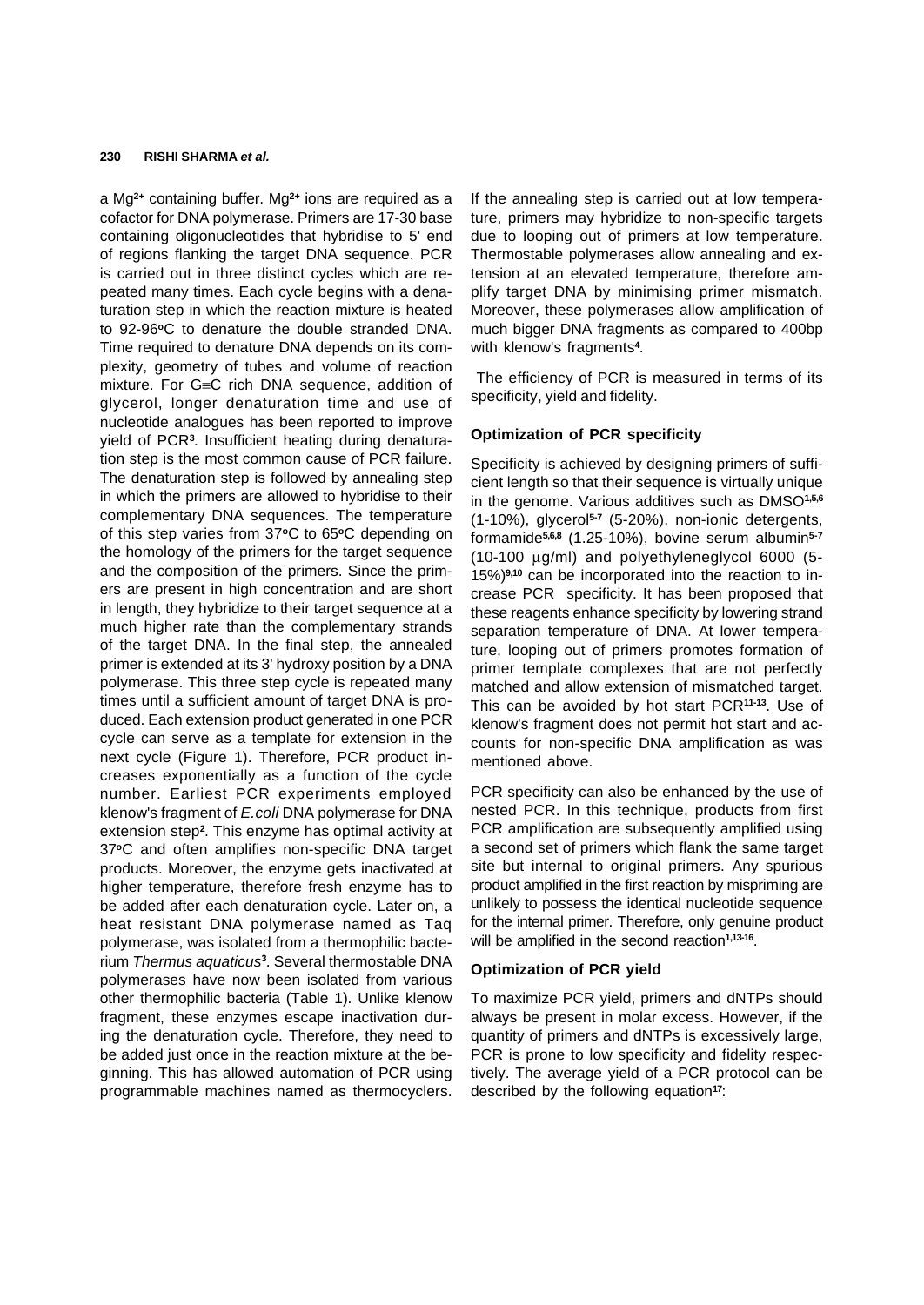| Enzyme                 | Source                                  | Temperature (°C) | General applications              |
|------------------------|-----------------------------------------|------------------|-----------------------------------|
| Taq <sup>™</sup>       | Thermusaquaticus                        | 70-80            | Broad range                       |
| Stoffel                | Thermusaquaticus                        | 70-80            |                                   |
| Fragment <sup>™</sup>  |                                         |                  |                                   |
| T <sub>th™</sub>       | Thermus thermophilus                    | 110-120          | RT-PCR                            |
| Tli/Vent <sup>™</sup>  | Thermococcus litoralis                  | 72-80            | High fidelity PCR, LM PCR         |
| pfu™                   | Pyrococcus furiosus                     | 72-80            | High fidelity PCR, DNA sequencing |
| <b>Bst<sup>™</sup></b> | Bacillus stearothermophilus             | 60-65            | High sensitivity                  |
| Sac                    | Sulfolobus acidocaldarius               | 70-80            | DNA sequencing                    |
| Tac                    | Thermoplasma acidophilum                | 65               | AT rich DNA PCR                   |
| Tfl/Tub <sup>™</sup>   | Thermus flavus                          | 70               | Large template DNA PCR            |
| Tru                    | Thermus ruber                           | 50               | DNA sequencing                    |
| Tsp                    | Thermotoga sp                           | 80               | DNA sequencing                    |
| Mth                    | Methanobacterium<br>thermoautotrophicum | 65               | DNA sequencing                    |

**Table 1.** Various thermostable DNA polymerases.

TM: Trademark

#### N=n(1+E)**<sup>c</sup>** where N= final amount of target DNA

n=initial amount of DNA

E=efficiency of amplification

c=number of PCR cycles

However, the yield of PCR varies significantly depending upon the nature of the target sequence, primer sequence and reaction conditions**18,19** .

#### **Optimization of PCR fidelity**

PCR infidelity, defined as rate of nucleotide misincorporation, has been the subject of exhaustive investigation. Taq polymerase lacks 3'-5' exonuclease proofreading activity and has a high error rate in PCR. Nucleotide incorporation in PCRs employing Taq polymerase is further dependent upon dNTP concentration. Certain other thermostable DNA polymerases such as Pfu or T4 polymerase have 3'-5' proofreading activity and are reported to improve fidelity **18,19**. In general, rate of misincorporation can be reduced by minimizing the annealing or extention time, reducing dNTP and Mg**2+** ion concentration and maximizing annealing temperature**20**. Unfortunately, the reaction conditions that minimize misincorporation also reduce PCR yield.

### **Analysis of PCR Product**

#### *(a) Electrophoresis*

Agarose gel (typically 1-1.5% w/v) electrophoresis followed by staining with ethidium bromide represents the simplest and most common method to analyse PCR product. PCR product is of a defined length. The size of PCR product may be calculated by simultaneous running of DNA molecular weight marker on the agarose gel. Excess primers may appear as diffuse bands close to the leading edge of the gel**<sup>21</sup>** .

#### *(b) Southern blotting and hybridisation*

After electrophoresis, PCR amplified DNA template is transferred (blotted) onto a nitrocellulose or nylon membrane. Blotted DNA is denatured to single strand and fixed onto the membrane by heating at 80**<sup>o</sup>**C or by U.V. crosslinking. The membrane is then placed in a solution contaning labelled (Radioactive or flouresent) complementary single stranded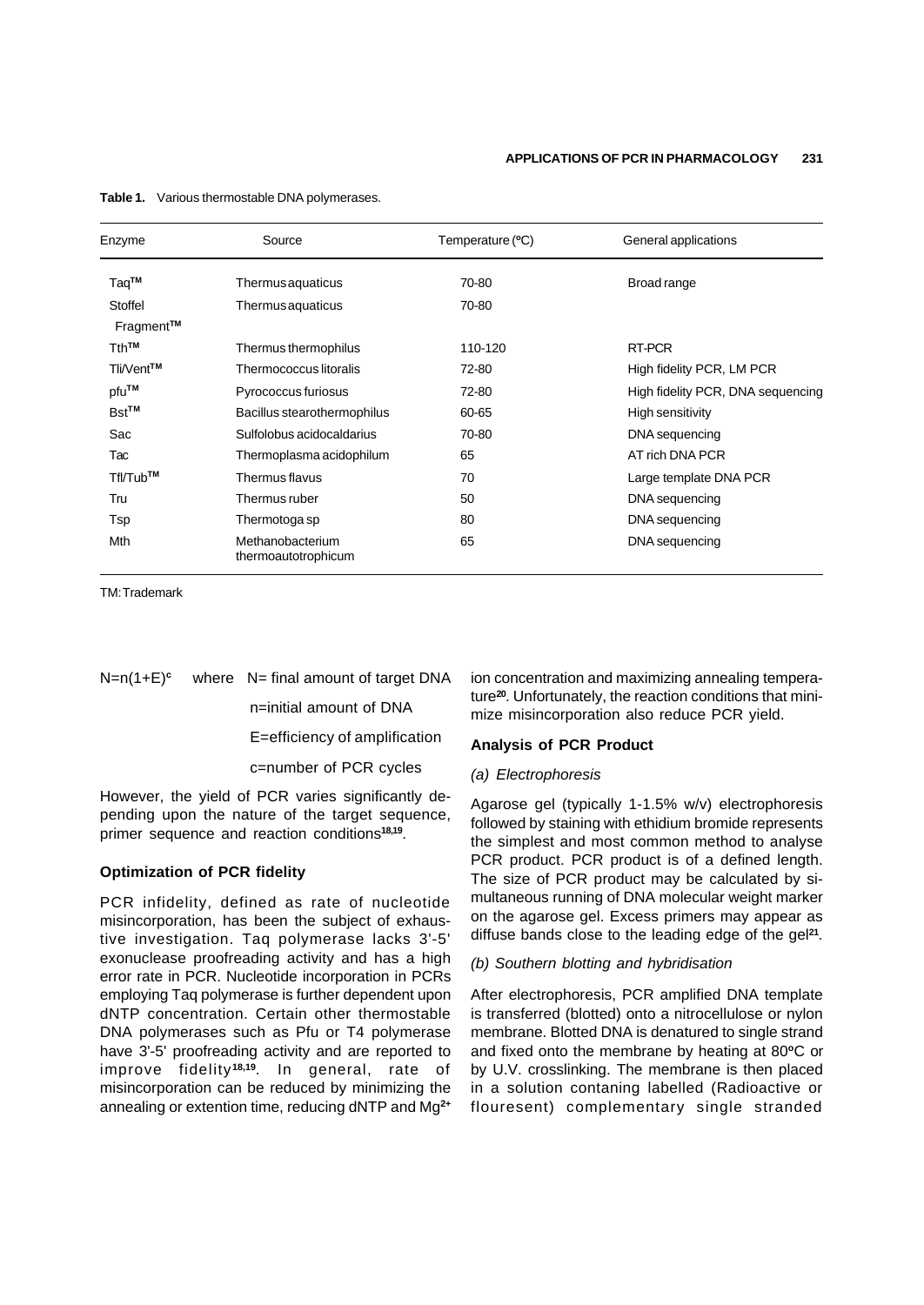**Figure 1.** Schematic representation of steps involved in PCR.



oligonucleotide known as probe. Hybridisation occurs between the lablled probe and complementary single stranded sequence present on membrane. The position of probe can be visualised by autoradiography or chemilumnisense**<sup>22</sup>** .

#### **Modified versions of PCR**

The basic technique of PCR has been modified in several ways which has broadened its applications. The detailed discussion of the modifications of PCR techniques is beyond the scope of this review and therefore, they are being mentioned only in brief. Allele specific PCR is employed to detect point mutations responsible for genetic disorders. Primers are designed to anneal at the site which is probable to undergo mutation. Therefore, primers will not anneal to this site if it has suffered from mutation and DNA amplification will not take place in case of mutated genes**<sup>23</sup>**. Inverse PCR can be used to amplify the unsequenced DNA template that lie adjacent to a core DNA sequence for which the primer sequence is already known**24-26**. Pan handle PCR allows the amplification of DNA when the sequence for primer design is known only on one end of target DNA sequence**27,28**. Race PCR is a technique to obtain full length cDNA while starting from limited nucleotide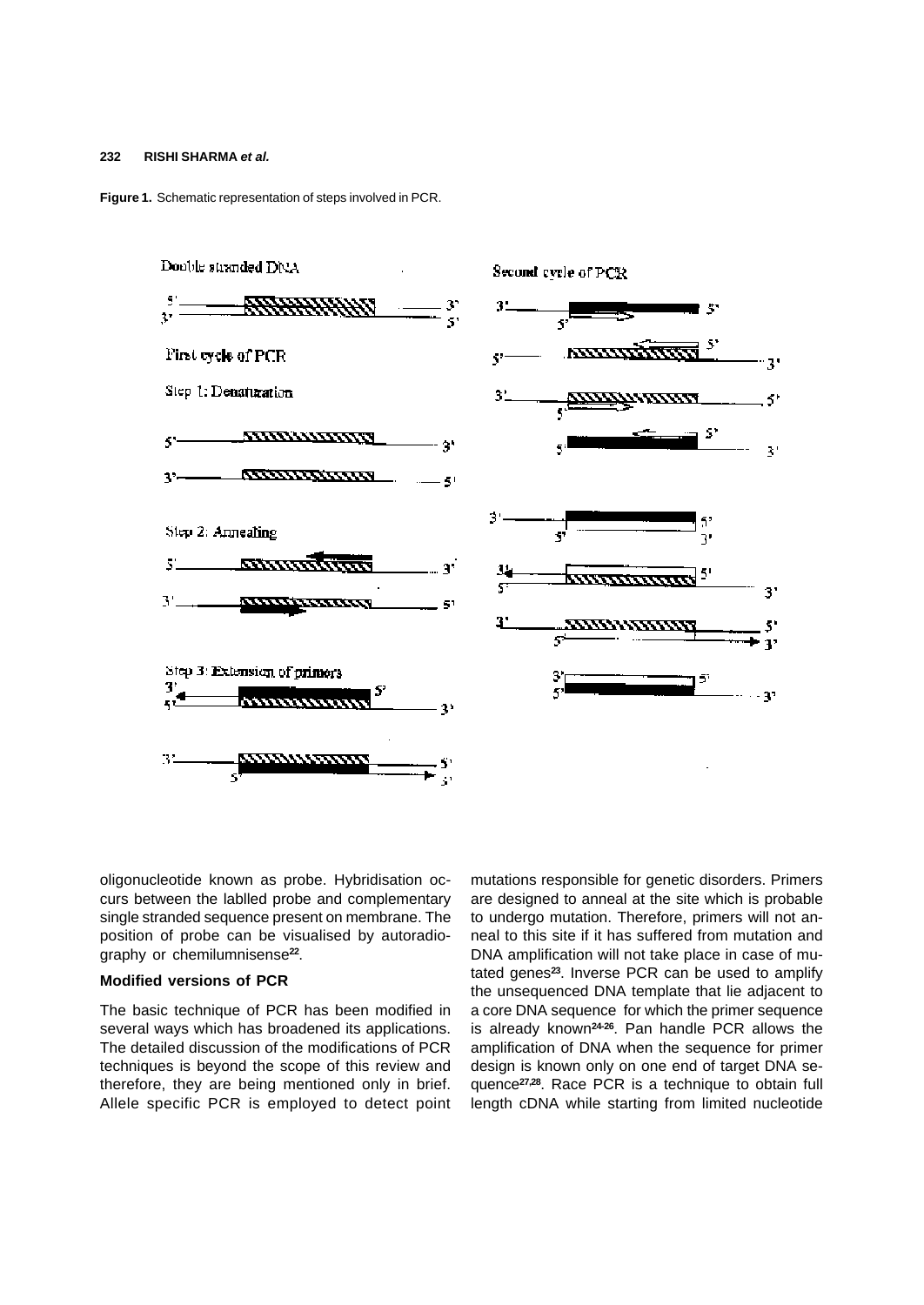sequence. PCR has also been employed to introduce point mutations in the target DNA. This technique termed as PCR mutagenesis, employs primers which are not exactly complementary to their target sequence but still undergo annealing under appropriate reaction conditions**29-31**. Ligation-mediated PCR (LM PCR) is an extremely sensitive technique to map single-stranded DNA breaks, DNA methylation and nucleosome position. Therefore, the technique is quite useful for toxicological studies**<sup>32</sup>** . Arbitraily primed PCR (AP PCR) or DNA amplification finger printing is a technique which can be employed to identify genotypes or different strains of a single species. The technique is of great importance in diagnosis of microbial strains. In AP PCR, stringency of primer annealing is sufficiently lowered. Therefore, primer binds to more than one target sites in the DNA and amplifies more than one PCR products. This set of PCR products is specific and reproducible. After electrophoresis, it may be viewed as finger print to identify source DNA**<sup>33</sup>** .

### **Applications of PCR in pharmacological research**

#### **1. Quantification of gene expression**

Discovery of a new target site for therapeutic intervention is every pharmacologist`s dream. Most of the disease pathologies are associated with an altered gene expression leading to an increase or decrease in the activity of cellular proteins. PCR can be employed to detect very small alterations in cellular mRNA encoding for such proteins. This modified form of PCR is termed as reverse transcriptase PCR (RT-PCR). In this technique, cellular RNA is initially reverse transcribed to cDNA in a reaction mixture containing oligo dT primers, a viral reverse transcriptase, all four dNTPs and MgCl<sub>2</sub> containing buffer. The cDNA thus generated, can be amplified by PCR using primers specific to a particular mRNA. The final amount of PCR product generated from mRNA, depends on the starting amounts of mRNA and efficiency of the reverse transcription and PCR reactions. In order to rule out the variability due to later two factors, two basic methods have been employed to quantitative mRNA using RT-PCR.

#### *Noncompetitive RT-PCR*

In this method, a known quantity of standard DNA template is added exogenously. Standard DNA and target cDNA are co-amplified simultaneously using

#### **APPLICATIONS OF PCR IN PHARMACOLOGY 233**

RT-PCR. From the ratio of amplified DNA, absolute value of target cDNA can be calculated. Alternatively, an endogenous gene transcript with high tissue expression can act as an internal standard. Such gene transcripts are termed as "House keeping genes". Genes for β-actin, HPRT and GAPDH are some of the examples of house keeping genes routinely employed as internal standards**34-37**. However, the quantification relies on the empirical assumption that efficiency of PCR is same for target cDNA and standard DNA or endogenous gene. Therefore, this method of mRNA quantification is less accurate.

#### *Competitive RT-PCR*

In contrast to non-competitive RT-PCR, this method employs an external DNA standard that closely mimics target cDNA with respect to primer binding and other PCR variables**38-40**. Therefore, standard and target cDNA get amplified with the same efficiency. However, the method doesn't take into account the efficiency of reverse transcription reaction. To overcome this limitation, samples have been spiked with a known quantity of mRNA transcripts which are reverse transcribed and amplified in a manner analogous to target mRNA. This method is reported to yield better results.

RT-PCR has been employed to quantitate the mRNA for many proteins. PGI**<sup>2</sup>** synthase**<sup>41</sup>**, Cox 2**<sup>41</sup>**, iNOS**42,43** , AT**<sup>1</sup>** receptors**<sup>44</sup>**, peroxisome proliferation activated receptors**45**, matrix metalloprotinases (MMP-1, MMP-3 and MMP-9)**<sup>46</sup>**, cGMP dependent protein kinase**<sup>47</sup>** , cardiac background K**<sup>+</sup>** channel**<sup>48</sup>**, human renin**<sup>49</sup>** , NPY and NPY receptors**50**, endothelial leptin receptors**<sup>51</sup>**, human P2X**<sup>7</sup>** receptor subtype**<sup>52</sup>** mRNA are just a few to name. Intrinsic expression of multidrug resistance gene is a major impediment in the treatment of cancer by chemotherapy. The MDR phenotype may be caused by expression of transporters of P glycoprotein family or multidrug resistance protein family**<sup>53</sup>**. Expression of MDR transporters serves as an important predictor for clinical prognosis of cancer**<sup>54</sup>**. RT-PCR has been extensively employed to quantify the expression of MDR transporters in several types of carcinomas**53-57** .

#### **2. Cellular localisation of gene expression**

Although RT-PCR is a highly sensitive technique to detect small alteration in gene expression, it does not permit the cellular localization of such gene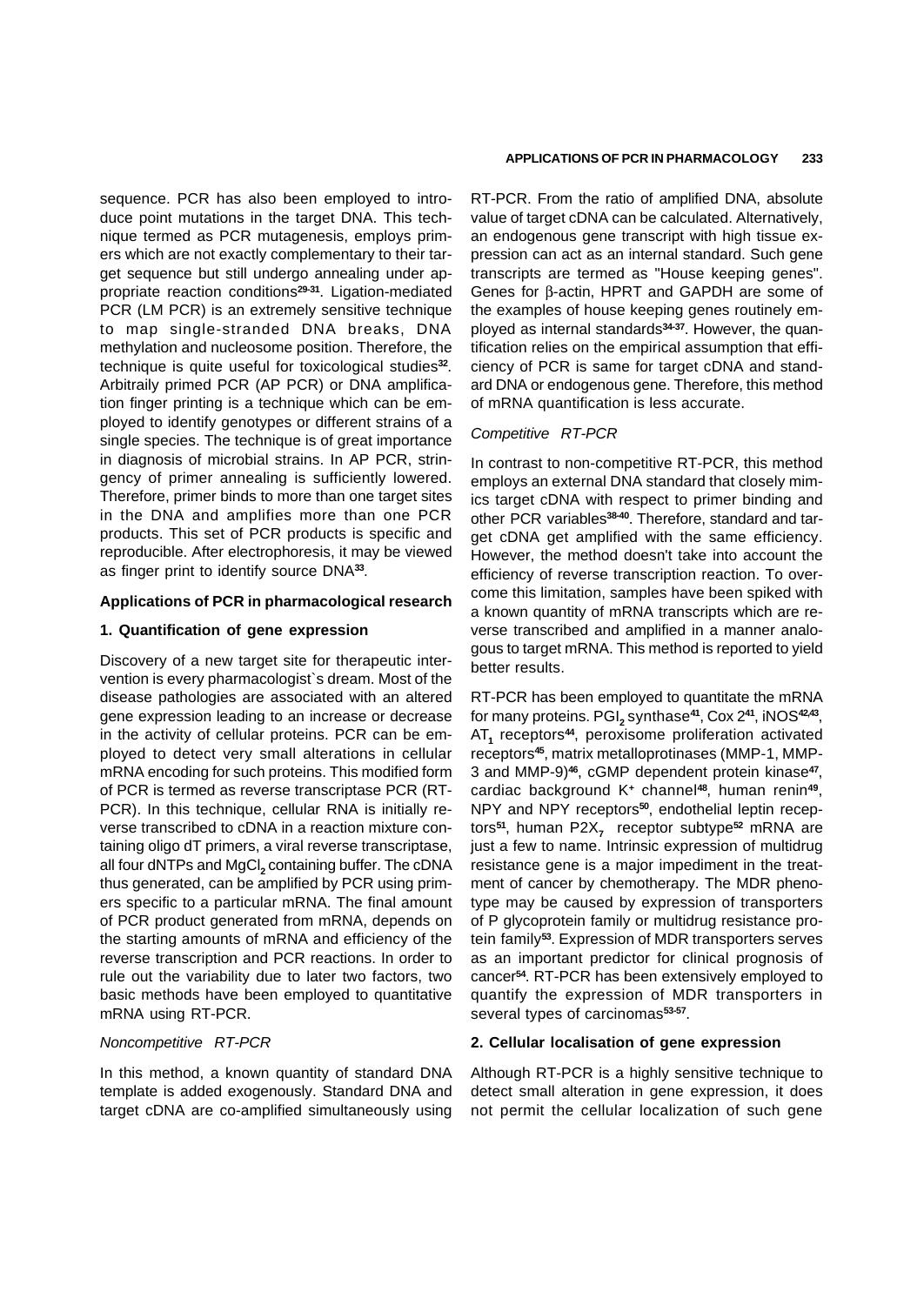alteration. Homogenized tissue samples employed for RT-PCR mostly consist of heterogeneous group of cells. Therefore, in a given pathological condition it is difficult to ascribe the mRNA expression alteration to a particular cell type. *In situ* PCR overcomes this short coming of RT-PCR. In this technique, a tissue section is fixed on a glass slide in formalin**<sup>58</sup>** . Cellular proteins are digested on the slide with the help of pepsin, trypsin or proteinase K. DNA is digested with help of DNAase. The total messenger RNA is reversed transcribed to cDNA as described in RT-PCR by putting all the reagents on slide. The cDNA thus generated is amplified using two specific set of primers, Taq polymerase and streptavidin containing dNTPs. Finally, this slide is stained with nuclear fast red stain and viewed under microscope.

#### **3. Identification of gene families**

PCR has been employed to amplify a family of related genes using degenerate oligo nucleotide primers (DOP). DOP are mixture of primers designed around a conserved domain of a gene family but with alternative nucleotides at certain positions**58**. Therefore, these primers will bind to closely related DNA sequences in the genome. This strategy is known as homology screening or DOP-PCR and has successfully expanded several gene families such as cyclins and cyclin-dependent kinases**<sup>58</sup>** .

PCR has also revolutionised the detection of genetic disorders such as haemoglobinopathies, X-linked disorders, cystic fibrosis, cancers such as acute myeloid leukemia, chronic myeloid leukemia and infectious disorders such as tuberculosis, HIV and hepatitis B. However, this use of PCR is more of a diagnostic rather than pharmacological interest.

#### **REFERENCES**

- 1. Mullis K, Faloona FA. Specific synthesis of DNA *in vitro via* a polymerase-catalysed chain reaction. *Methods Enzymol* 1987;**155**:335-50.
- 2. Saiki RK, Scharf S, Faloona F, Mullis KB, Horn GT, Erlich HA, *et al*. Enzymatic amplification of β-globin genomic seqences and restriction site analysis for diagnosis of sickle cell anaemia. *Science* 1985;**230**:1350-4.
- 3. Saiki RK, Gelfand DH, Stoffel S, Scharf SJ, Higuchi R, Horn GT, *et al*. Primer directed enzymatic amplication of DNA with thermostable DNA polymerases. *Science* 1988;**239**:487-91.
- 4. Gelfand DH, White TJ, Innis MA, Sninsky JJ. PCR protocols: A guide to methods and amplifications. New York: Academic Press; 1998.
- 5. Cheng S, Fockler C, Barnes WH, Higuchi R. Effective amplification of long targets from cloned inserts and human genomic DNA. *Proc Natl Acad Sci* 1994;**91**:5695-9.
- 6. Vardaraj K, Skinner DH. Denaturation or cosolvents improve the specificity of PCR amplification of a G + C rich DNA using genatically engeineered DNA polymerases. *Gene* 1994;**140**:1-5.
- 7. Cha RS, Zarbl H, Keohavong P, Thilly WG. Mismatch amplification mutation assay (MAMA): Application to the c-Hras gene. *PCR Methods Appl* 1992;**2**:14-20.
- 8. Sarkar GS, Kapelner S, Sommer SS. Formamide can dramatically improve the specificity of PCR. *Nucleic Acid Res* 1990;**18**:74-85.
- 9. Pomp D, Medrano JF. Organic solvents as facilitators of polymerase chain reaction. *Bioechniques* 1991;**16**:812-4.
- 10. Newton CR, Graham A. PCR. Oxford: Bioscientific; 1994.
- 11. D'Aquila RT, Bachtel LJ, Viteler JA, Eron JJ, Gorczyca P, Kaplin JC. Maximizing sensitivity and specificity of PCR by preamplification heating. *Nucleic Acid Res* 1991;**19**:37- 49.
- 12. Erlich HA, Gelfand D, Sninsky JJ. Recent advances in the polymerase chain reaction. *Science* 1991;**252**:1643-51.
- 13. Mullis KB. The polymerase chain reaction in an anemic mode how to avoid cold oligodeoxyribo nuclear fusion. *PCR Methods Appl* 1991;**1**:1-14.
- 14. Gibbs RA. DNA amplification by the polymerase chain reaction. *Anal Chem* 1990;**60**:1202-14.
- 15. Zhang XY, Ehrlich M. Detection and quantification of low numbers of chromosome containing bcl-2 oncogene translocation using seminested PCR. *Biotechniques* 1994;**16**:502-7.
- 16. Zimmermann K, Pischinger K, Mannhelter JW. Nested primer PCR detection limits of HIV-1 in a background of increasing numbers of lysed cells. *Biotechniques* 1994;**17**:18-20.
- 17. Keohavong P, Wang CC, Cha RS, Thilly WG. Enzymatic amplification and characterisation of large DNA fragments from genomic DNA. *Gene* 1988;**71**:211-6.
- 18. Keohavong P, Thilly WG. Fidelity of DNA polymerases in DNA amplification. *Proc Natl Acad Sci* 1989;**86**:9253-7.
- 19. Ling LL, Keohavong P, Dias C, Thilly WG. Optimization of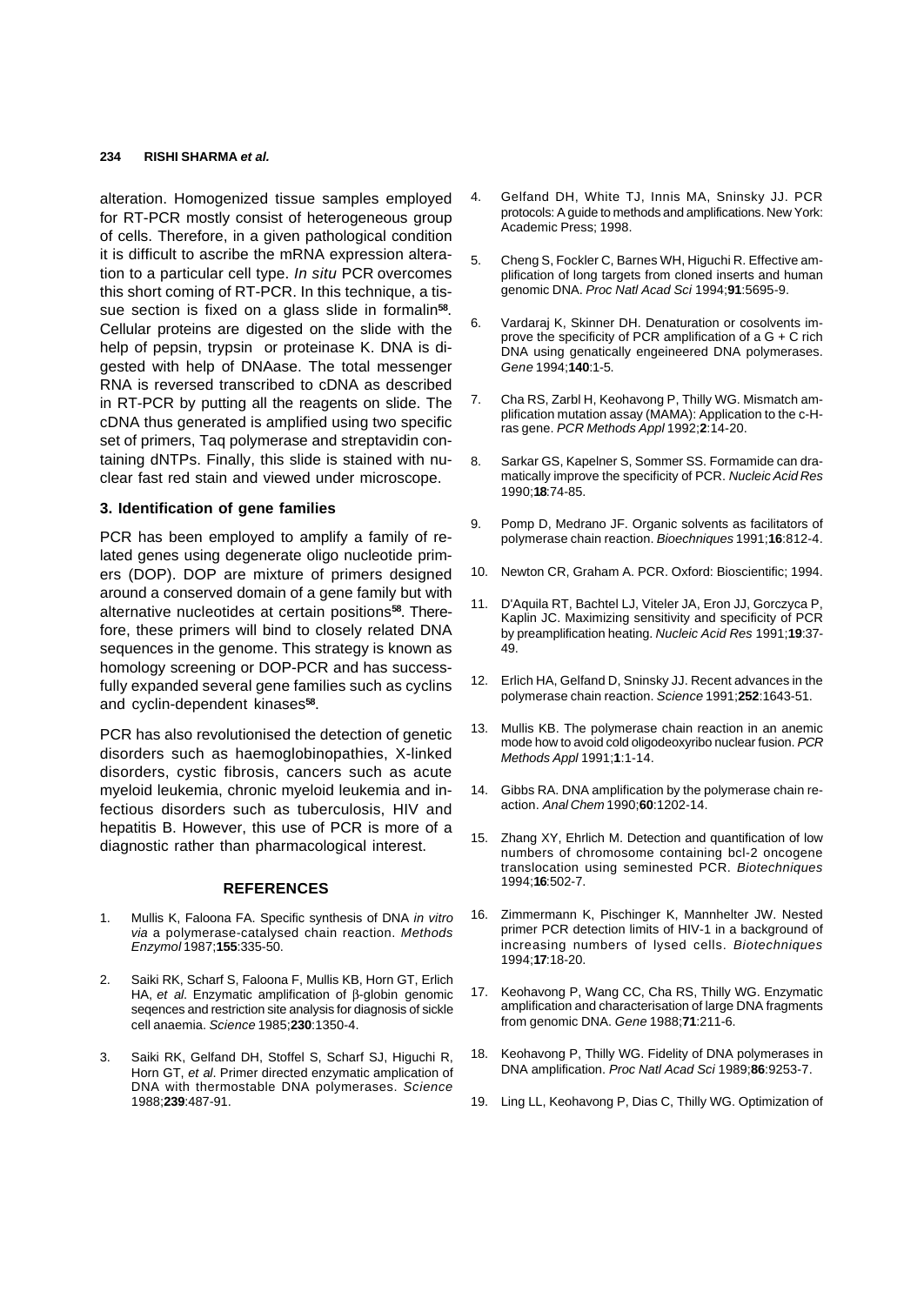the polymerase chain reaction with regard to fidelity: Modified T7, Taq and vent DNA polymerase. *PCR Methods Appl.* 1991;**1**:63-9.

- 20. Eckert KA, Kunkel TA. High fidelity DNA synthesis by a Thermus aquaticus DNA polymerase. *Nucleic Acids Res* 1990;**18**:3739-44.
- 21. Lo YMD. Introduction to polymerase chain reaction. In: Lo YMD, ed. Clinical applications of PCR. New Jersey: Humana Press; 1998. p. 3-10.
- 22. Baumforth KRN, Nelson PN, Digby JE, O'Neil JD, Murray PG. The polymerase chain reaction. *J Clin Pathol* 1999; **52**:1-10.
- 23. Ugozzoli L, Wallace RB. Allele-specific polymerase chain reaction. *Methods* 1991;**2**:42-8.
- 24. Ochman H, Gerber AS, Hartl DL. Genetic applications of an inverse polymerase chain reaction. *Genetics* 1988;**120**:621-3.
- 25. Triglia T, Peterson NG, Kemp DJ. A procedure for *in vitro* amplification of DNA segments that lie outside the bounderies of known sequences. *Nucleic Acids Res* 1988;**16**:81-6.
- 26. Silver J, Keerikatte V. Novel use of polymerase chain reaction to amplify cellular DNA adjacent to an integrated provirus. *J Virol* 1989;**63**:1924-8.
- 27. Jones DH, Winistorfer SC. Sequence specific genration of a DNA panhandle permits PCR amplification of unknown flanking DNA. *Nucleic Acid Res* 1992;**20**:595-600.
- 28. Frohman MA, Dush MK, Martin GR. Rapid production of full length cDNAs from rare transcripts by amplification using a single gene-specific oligonucleotide primer. *Proc Natl Aacd Sci* 1988;**85**:8898-9002.
- 29. Matteucci MD, Heyneker HL. Targeted random mutagenesis: The use of ambiguously synthesised oligonucleotides to mutagenise sequences immediately 5' of an ATG initiation codon. *Nucleic Acid Res* 1983;**11**:3113- 21.
- 30. Oliphant AR, Nussbaum AL, Struhl K. Cloning of random sequence oligodeoxynucleotides. *Gene* 1986;**44**:177-83.
- 31. Wells JA, Vasser M, Powers DB. Cassette mutagenesis: An efficient method for generation of multiple mutations at defined sites. *Gene* 1985;**34**:315-23.
- 32. Angers M, Cloutier J-F, Castonguay A, Drouin R. Optimal conditions to use Pfuexo- DNA polymerase for highly efficient ligation-mediated polymerase chain reaction protocols. *Nucleic Acid Res* 2001;**29**:83-93.

#### **APPLICATIONS OF PCR IN PHARMACOLOGY 235**

- 33. Ralph D, McClelland M. Mapped restriction site polymorphisms (MRSPs) in PCR products for rapid identification and classification of genetically distinct organisms. In: Griffin HG, Griffin AM, editors. PCR Technology: Current Innovations. Ann Arbor: CRC Press Inc; 1994. p. 121-131.
- 34. Gendelman HE, Friedman RM, Joe S, Baca LM, Turpin JA, Dveksler G, *et al*. A selective defect of interferon alpha production in human immunodeficiency virus-infected monocytes. *J Exp Med* 1990;**172**:1433-42.
- 35. Svetic A, Finkelman FD, Jian YC, Dieffenbach CW, Scott DE, McCarthy KF, *et al*. Cytokine gene expression after *in vivo* primary immunisation with goat antibody to mouse IgD antibody. *J Immunol* 1991;**147**:2391-7.
- 36. Peterson VM, Adamovicz JJ, Elliott TB, Moore MM, Madonna GS, Jackson WE, *et al*. Gene expression of haematoregulatory cytokines is elevated endogenously after sublethal gamma irradiation and is differentially enhanced by therapeutic administration of biologic response modifiers. *J Immunol* 1994;**153**:2320-30.
- 37. Lu B, Zhou X, Chein SJ, Moorman M, Morris SC, Finkelman FD, *et al*. CTLA-4 ligand are requried to an *in vivo* interleukin 4 response to a gastrointestinal nematode parasite. *J Exp Med* 1994;**180**:693-8.
- 38. Becker-Andre M, Hahlbrock K. Absolute mRNA quantification using the polymerase chain reaction (PCR). A novel approach by a PCR aided transcript titration assay (PATTY). *Nucleic Acids Res* 1989;**17**:9437-46.
- 39. Gilliland G, Perrin S, Blanchard K, Bun HF. Analysis of cytokine mRNA and DNA: Detection and quantitation by competitive polymerase chain reaction. *Proc Natl Acad Sci* 1990;**87**:2725-9.
- 40. Siebert PD, Lawric JW. PCR MIMICs Competitive DNA fragments for use as internal starndards in quantitative PCR. *BioTechniques* 1993;**14**:244-9.
- 41. Camacho M, Lopez-Belmonte J, Vila L. Rate of vasoconstrictor prostanoid released by endothelial cell depends on cyclo-oxygenase-2 expression and prostaglandin I synthase activity. *Circ Res* 1998;**83**:353-65.
- 42. Lysle DT, How T. Endogenous opioids regulate the expression of inducible nitric oxide synthase by spleenocyte. *J Pharmacol Exp Ther* 1999;**288**:502-8.
- 43. Nagoshi H, Uehara Y, Kanai F, Maeda S, Ogura T, Goto A, e*t al*. Prostagandin D<sub>2</sub> inhibits inducible nitric oxide synthase expression in rat vascular smooth muscle cell. *Circ Res* 1998;**82**:204-9.
- 44. Yang BC, Phillips MI, Zhang YC, Kimura B, Shen LP, Mehta P, e*t al*. Critical role of AT<sub>1</sub> receptors expression after